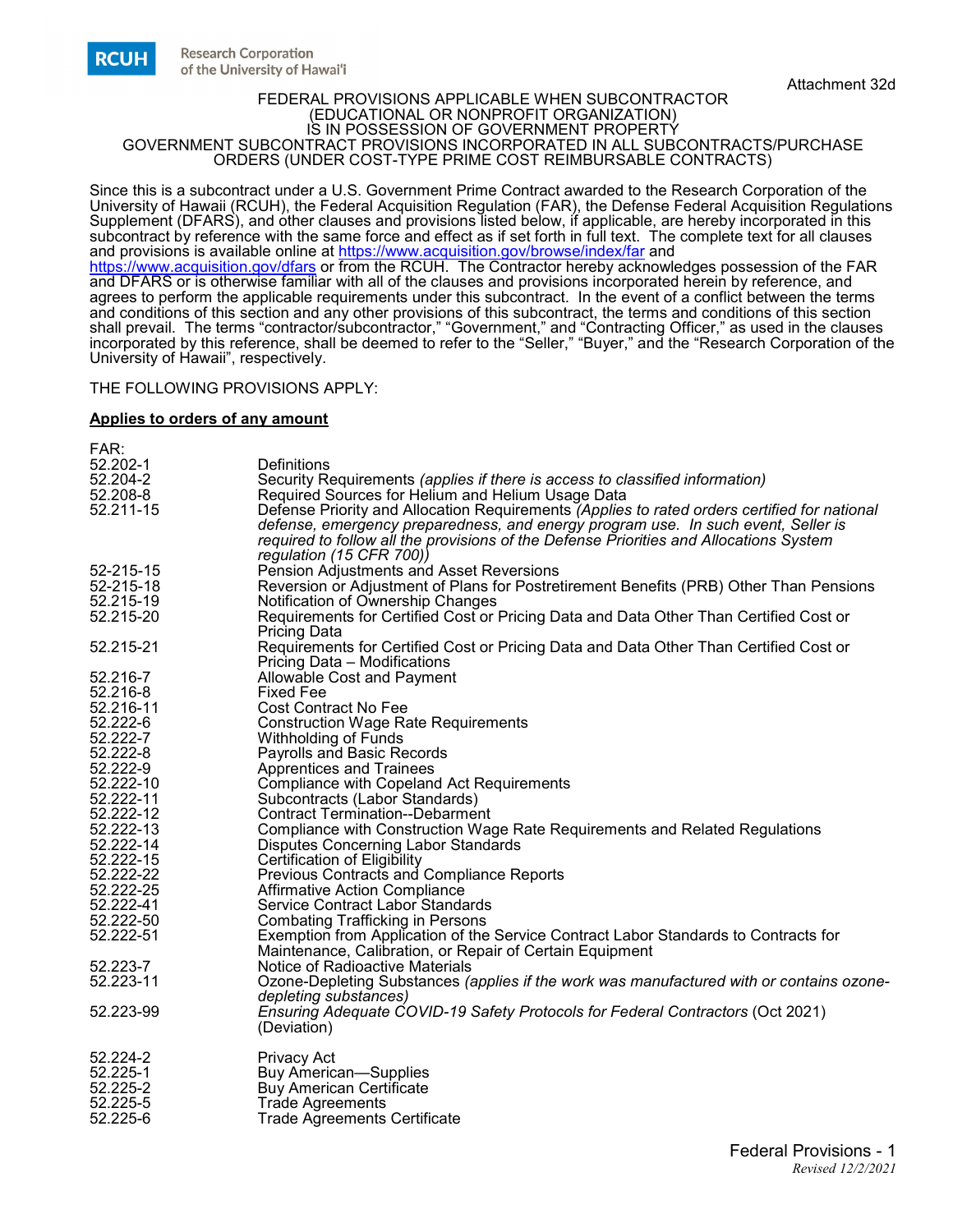| 52.225-13                    | Restrictions on Certain Foreign Purchases                                                                                                                                        |
|------------------------------|----------------------------------------------------------------------------------------------------------------------------------------------------------------------------------|
| 52.227-9                     | <b>Refund of Royalties</b>                                                                                                                                                       |
| 52.227-10<br>52.227-11       | Filing of Patent Applications--Classified Subject Matter<br>Patent Rights--Ownership by the Contractor                                                                           |
| 52.227-13                    | Patent Rights--Ownership by the Government                                                                                                                                       |
| 52.227-14                    | Rights in Data-General                                                                                                                                                           |
| 52.227-16                    | <b>Additional Data Requirements</b>                                                                                                                                              |
| 52.227-17<br>52.227-18       | <b>Rights in Data-Special Works</b><br>Rights in Data-Existing Works                                                                                                             |
| 52.227-19                    | Commercial Computer Software License (applies if existing computer software is to be                                                                                             |
|                              | delivered under the subcontract)                                                                                                                                                 |
| 52.228-3                     | Workers' Compensation Insurance (Defense Base Act) (if Defense Base Act applies)                                                                                                 |
| 52.228-4                     | Workers' Compensation and War-Hazard Insurance Overseas (applies to public-work<br>contracts performed outside the U.S., when the Secretary of Labor waives the applicability of |
|                              | the Defense Base Act)                                                                                                                                                            |
| 52.228-5                     | Insurance--Work on a Government Installation                                                                                                                                     |
| 52.229-10                    | State of New Mexico Gross Receipts and Compensating Tax                                                                                                                          |
| 52.232-7<br>52.232-16        | Payments Under Time-and-Materials and Labor-Hour Contracts                                                                                                                       |
| 52.232-20                    | <b>Progress Payments</b><br>Limitation of Cost                                                                                                                                   |
| 52.232-27                    | <b>Prompt Payment for Construction Contracts</b>                                                                                                                                 |
| 52.232-40                    | Providing Accelerated Payment to Small Business Subcontractors                                                                                                                   |
| 52.234-1                     | Industrial Resources Developed Under Defense Production Act Title III                                                                                                            |
| 52.236-13<br>52.237-7        | <b>Accident Prevention</b><br>Indemnification and Medical Liability Insurance                                                                                                    |
| 52.243-1                     | Changes - Fixed-Price                                                                                                                                                            |
| 52.243-2                     | Changes - Cost-Reimbursement                                                                                                                                                     |
| 52.243-3                     | Changes - Time-and-Materials or Labor-Hours                                                                                                                                      |
| 52.243-4<br>52.243-5         | Changes<br><b>Changes and Changed Conditions</b>                                                                                                                                 |
| 52.243-6                     | <b>Change Order Accounting</b>                                                                                                                                                   |
| 52.243-7                     | Notification of Changes                                                                                                                                                          |
| 52.244-6                     | Subcontracts for Commercial Items                                                                                                                                                |
| 52.245-1<br>52.245-2         | <b>Government Property</b><br>Government Property Installation Operation Services                                                                                                |
| 52.246-1                     | <b>Contractor Inspection Requirements</b>                                                                                                                                        |
| 52.246-3                     | Inspection of Supplies – Cost-Reimbursement                                                                                                                                      |
| 52.246-5                     | Inspection of Services – Cost-Reimbursement                                                                                                                                      |
| 52.246-6<br>52.246-7         | Inspection – Time-and-Material and Labor-Hour<br>Inspection of Research and Development - Fixed-Price                                                                            |
| 52-246-8                     | Inspection of Research and Development – Cost-Reimbursement                                                                                                                      |
| 52-246-9                     | Inspection of Research and Development (Short Form)                                                                                                                              |
| 52.246-13                    | Inspection – Dismantling, Demolition, or Removal of Improvements                                                                                                                 |
| 52.246-16<br>52.247-63       | <b>Responsibility for Supplies</b><br>Preference for U.S.-Flag Air Carriers                                                                                                      |
| 52.247-64                    | Preference for Privately Owned U.S.-Flag Commercial Vessels                                                                                                                      |
| 52.249-5                     | Termination for Convenience of the Government (Educational and Other Nonprofit                                                                                                   |
|                              | Institutions)                                                                                                                                                                    |
| 52.249-12<br>52.249-14       | Termination (Personal Services)<br><b>Excusable Delays</b>                                                                                                                       |
|                              |                                                                                                                                                                                  |
| DFARS:                       |                                                                                                                                                                                  |
| 252.204-7000                 | Disclosure of Information                                                                                                                                                        |
| 252.204-7012<br>252.208-7000 | Safeguarding Covered Defense Information and Cyber Incident Reporting<br>Intent to Furnish Precious Metals as Government-Furnished Material                                      |
| 252.217-7012                 | Liability and Insurance                                                                                                                                                          |
| 252.222-7000                 | Restrictions on Employment of Personnel                                                                                                                                          |
| 252.223-7006                 | Prohibition on Storage, Treatment, and Disposal of Toxic and Hazardous Materials                                                                                                 |
| 252.223-7999                 | Ensuring Adequate COVID-19 Safety Protocols for Federal Contractors (Deviation 2021-                                                                                             |
| 252.225-7012                 | O0009) (Oct 2021)<br>Preference for Certain Domestic Commodities                                                                                                                 |
| 252.225-7013                 | Duty-Free Entry                                                                                                                                                                  |
| 252.225-7016                 | Restriction on Acquisition of Ball and Roller Bearings                                                                                                                           |
| 252.225-7019                 | Restriction on Acquisition of Foreign Anchor and Mooring Chain                                                                                                                   |
| 252.225-7025<br>252.227-7013 | Restriction on Acquisition of Forgings<br>Rights in Technical Data-Noncommercial Items                                                                                           |
| 252.227-7014                 | Rights in Noncommercial Computer Software and Noncommercial Computer Software                                                                                                    |
|                              | Documentation                                                                                                                                                                    |
| 252.227-7016                 | Rights in Bid or Proposal Information                                                                                                                                            |
| 252.227-7018                 | Rights in Noncommercial Technical Data and Computer Software--Small Business                                                                                                     |
|                              | Innovation Research (SBIR) Program                                                                                                                                               |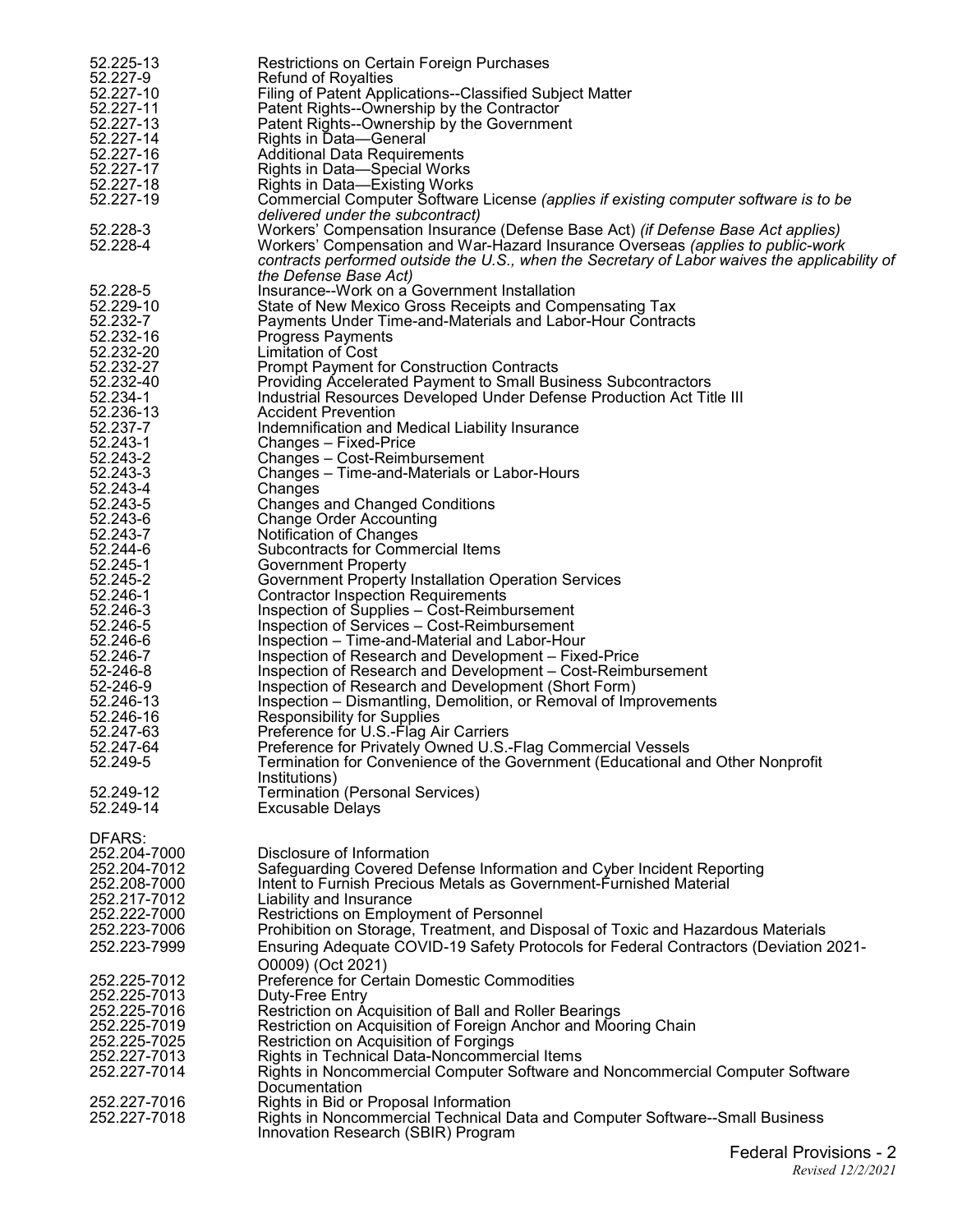| 252.227-7019        | Validation of Asserted Restrictions--Computer Software                                                                                                                                                      |
|---------------------|-------------------------------------------------------------------------------------------------------------------------------------------------------------------------------------------------------------|
| 252.227-7033        | Rights in Shop Drawings                                                                                                                                                                                     |
| 252.227-7037        | Validation of Restrictive Markings on Technical Data                                                                                                                                                        |
| 252.227.7039        | Patents-Reporting of Subject Inventions                                                                                                                                                                     |
| 252.235-7000        | Indemnification under 10 U.S.C. 2354--Fixed Price                                                                                                                                                           |
| 252.235-7001        | Indemnification under 10 U.S.C. 2354--Cost Reimbursement                                                                                                                                                    |
| 252.235-7002        | Animal Welfare                                                                                                                                                                                              |
| 252.235-7003        | <b>Frequency Authorization</b>                                                                                                                                                                              |
| 252.239-7016        | Telecommunications Security Equipment, Devices, Techniques and Services                                                                                                                                     |
| 252.244-7000        | Subcontracts for Commercial Items                                                                                                                                                                           |
| 252.247-7023        | Transportation of Supplies by Sea                                                                                                                                                                           |
| 252.247-7024        | Notification of Transportation of Supplies by Sea                                                                                                                                                           |
|                     |                                                                                                                                                                                                             |
| NFS:<br>1852.245-73 |                                                                                                                                                                                                             |
|                     | Financial Reporting of NASA Property in the Custody of Contractors<br>(Subcontractor reports due to the prime contractor no later than one week prior to the due<br>date indicated in the above provision.) |
|                     |                                                                                                                                                                                                             |

# **Applies if order is over \$3,500**

| FAR:      |                                                                                         |
|-----------|-----------------------------------------------------------------------------------------|
| 52.222-54 | Employment Eligibility Verification (applicable to contract containing the FAR E-Verify |
|           | clause)                                                                                 |
| 52.223-18 | Encouraging Contractor Policies to Ban Text Messaging While Driving                     |
|           |                                                                                         |

# **Applies if order is over \$10,000**

| FAR:      |                                                                        |
|-----------|------------------------------------------------------------------------|
| 52.222-21 | Prohibition of Segregated Facilities                                   |
| 52.222-26 | Equal Opportunity                                                      |
| 52.222-27 | Affirmative Action Compliance Requirements for Construction            |
| 52.222-40 | Notification of Employee Rights Under the National Labor Relations Act |

# **Applies if order is over \$15,000**

| FAR:      |                                                 |
|-----------|-------------------------------------------------|
| 52.222-36 | Equal Opportunity for Workers with Disabilities |
| 52.225-8  | Duty-Free Entry                                 |

# **Applies if order is over \$30,000**

FAR:<br>52.204-10

52.204-10 Reporting Executive Compensation and First-Tier Subcontract Awards

# **Applies if order is over \$35,000**

| FAR:<br>52.209-5<br>52.209-6 | <b>Certification Regarding Responsibility Matters</b><br>Protecting the Government's Interest When Subcontracting with Contractors Debarred, |
|------------------------------|----------------------------------------------------------------------------------------------------------------------------------------------|
|                              | Suspended, or Proposed for Debarment                                                                                                         |

# **Applies if order is over \$70,000**

FAR:<br>52.248-3 Value Engineering-Construction

# **Applies if order is over \$150,000**

| FAR:<br>52.203-3<br>52.203-6<br>52.203-7 | Gratuities<br>Restrictions on Subcontractor Sales to the Government<br>Anti-Kickback Procedures |
|------------------------------------------|-------------------------------------------------------------------------------------------------|
|                                          |                                                                                                 |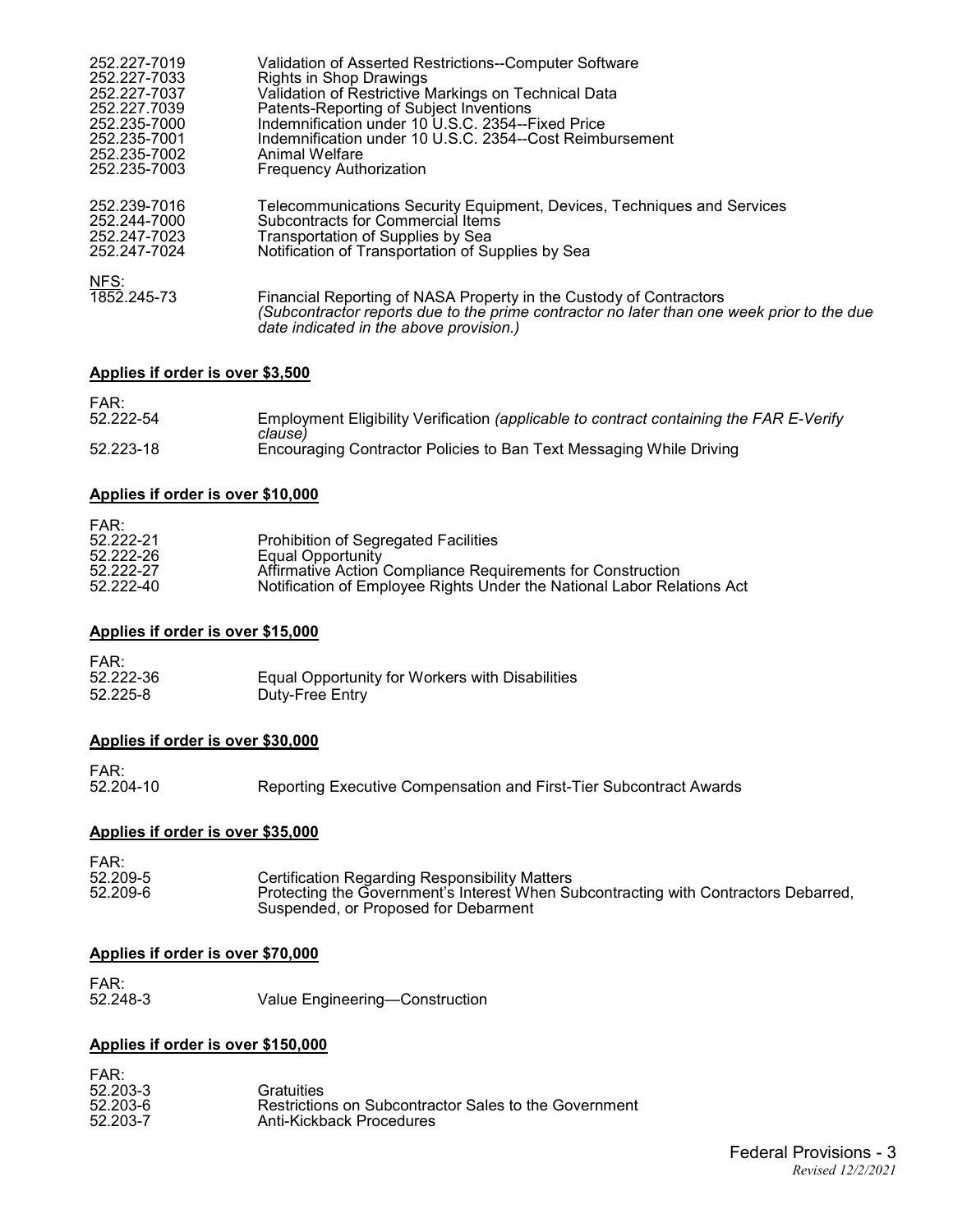| 52.203-11                    | Certification and Disclosure Regarding Payments to Influence Certain Federal Transactions                                                             |
|------------------------------|-------------------------------------------------------------------------------------------------------------------------------------------------------|
| 52.203-12                    | Limitation on Payments to Influence Certain Federal Transactions                                                                                      |
| 52.215-2                     | Audit and Records-Negotiation                                                                                                                         |
| 52.215-14                    | Integrity of Unit Prices                                                                                                                              |
| 52.219-8                     | <b>Utilization of Small Business Concerns</b>                                                                                                         |
| 52.222-4                     | Contract Work Hours and Safety Standards Act—Overtime Compensation                                                                                    |
| 52.222-35                    | Equal Opportunity for Veterans                                                                                                                        |
| 52.222-37                    | <b>Employment Reports on Veterans</b>                                                                                                                 |
| 52.227-1                     | Authorization and Consent                                                                                                                             |
| 52.227-2                     | Notice and Assistance Regarding Patent and Copyright Infringement                                                                                     |
| 52.246-2                     | Inspection of Supplies - Fixed-Price                                                                                                                  |
| 52.246-4                     | Inspection of Services - Fixed-Price                                                                                                                  |
| 52.246-12                    | Inspection of Construction                                                                                                                            |
| 52.248-1                     | <b>Value Engineering</b>                                                                                                                              |
| 52.249-3                     | Termination for Convenience of the Government (Dismantling, Demolition, or Removal of<br>Improvements)                                                |
| 52.249-10                    | Default (Fixed-Price Construction)                                                                                                                    |
| DFARS:                       |                                                                                                                                                       |
| 252.203-7001<br>252.249-7002 | Prohibition on Persons Convicted of Fraud or Other Defense-Contract-Related Felonies<br>Notification of Anticipated Contract Termination or Reduction |

### **Applies if order is over \$700,000**

| FAR:<br>52.219-9       | <b>Small Business Subcontracting Plan</b>                                                     |
|------------------------|-----------------------------------------------------------------------------------------------|
| DFARS:<br>252.225-7003 | Report of Intended Performance Outside the United States and Canada-Submission with<br>∩ffer  |
| 252.22-7004            | Report of Intended Performance Outside the United States and Canada—Submission after<br>Award |

### **Applies if order is over \$750,000**

| FAR:      |                                                                            |
|-----------|----------------------------------------------------------------------------|
| 15.403-4  | Requiring Certified Cost or Pricing Data                                   |
| 52.214-26 | Audit and Records-Sealed Bidding                                           |
| 52.214-28 | Subcontractor Certified Cost or Pricing Data—Modifications—Sealed Bidding  |
| 52.215-10 | Price Reduction for Defective Certified Cost or Pricing Data               |
| 52.215-11 | Price Reduction for Defective Certified Cost or Pricing Data—Modifications |
| 52.215-12 | Subcontractor Certified Cost or Pricing Data                               |
| 52.215-13 | Subcontractor Certified Cost or Pricing Data-Modifications                 |
| 52.230-5  | Cost Accounting Standards--Educational Institution                         |

# **Applies if order is over \$1,000,000**

DFARS:<br>252.225-7033 Waiver of United Kingdom Levies

#### **Applies if order is over \$1,500,000**

DFARS:<br>252.211-7000 **Acquisition Streamlining** 

# **Applies if order is over \$5,500,000**

FAR:<br>52.203-13

Contractor Code of Business Ethics and Conduct

COST PRINCIPLES AND ADMINISTRATIVE REQUIREMENTS APPLICABLE TO SUBCONTRACTOR AGREEMENTS NOT COVERED BY FAR:

Subcontractor shall comply with the cost principles of the OMB, in 2 CFR Part 200, Subpart E.